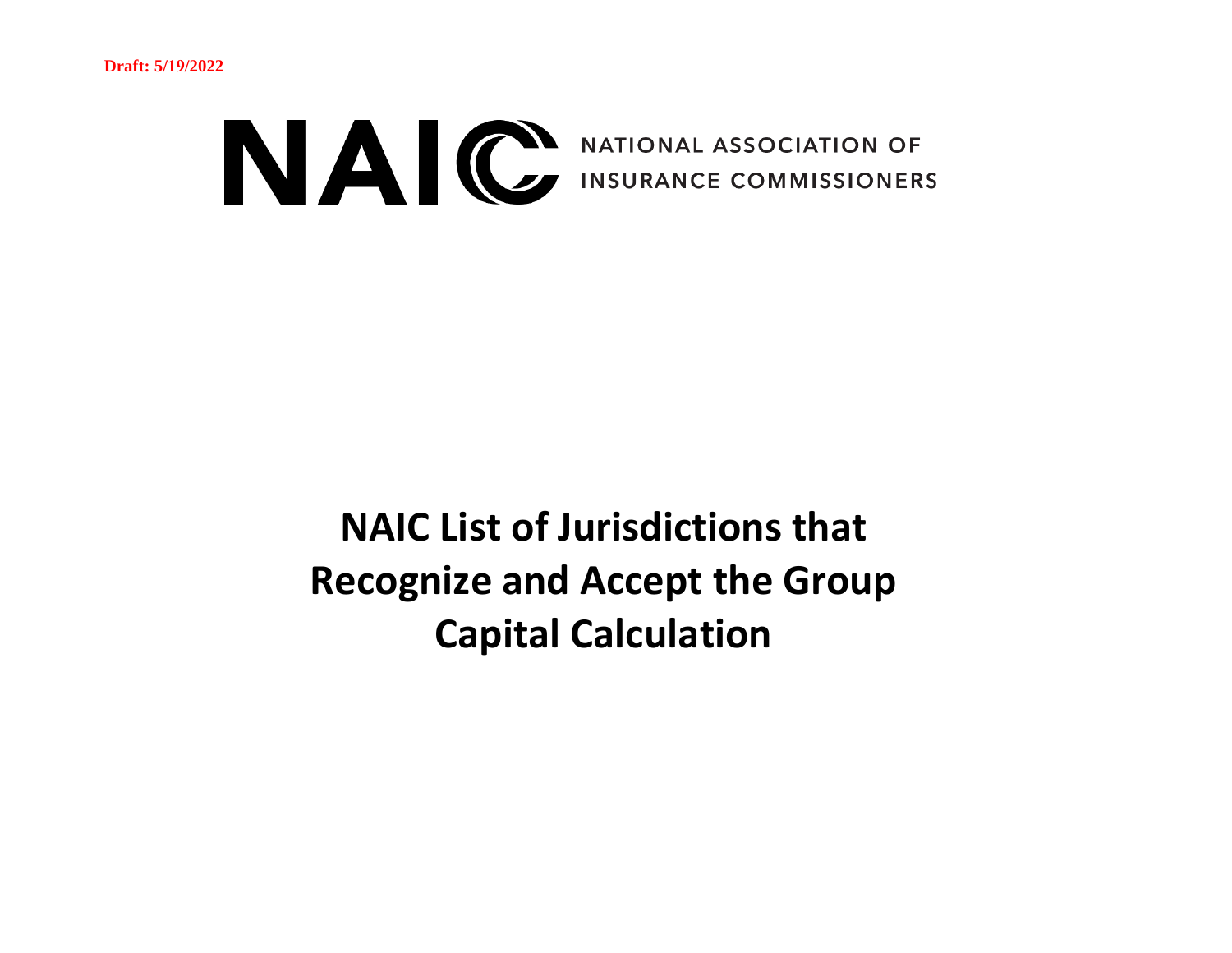## **Reciprocal Jurisdictions (Model #440, Section 4L(2)(c)**

| <b>Jurisdiction</b>                    | <b>Group-Wide</b><br><b>Supervisor</b>                                    | <b>Effective Date</b> | Model #440, Section 4L(2)(e) Determination<br><b>Explanatory Note</b> |
|----------------------------------------|---------------------------------------------------------------------------|-----------------------|-----------------------------------------------------------------------|
| Member States of the<br>European Union | <b>Respective Member</b><br><b>State Supervisory</b><br>Authorities       | January 1, 2022       |                                                                       |
| United Kingdom (UK)                    | <b>Prudential Regulation</b><br>Authority of the Bank<br>of England (PRA) | January 1, 2022       |                                                                       |
| Bermuda                                | Bermuda Monetary<br>Authority (BMA)                                       | January 1, 2022       |                                                                       |
| Japan                                  | <b>Financial Services</b><br>Agency (FSA)                                 | January 1, 2022       |                                                                       |
| Switzerland                            | <b>Financial Market</b><br><b>Supervisory Authority</b><br>(FINMA)        | January 1, 2022       |                                                                       |

## **Recognize and Accept Jurisdictions (Model #440, Section 4L(2)(d)**

| <b>Jurisdiction</b> | <b>Group-Wide</b><br><b>Supervisor</b> | <b>Effective Date</b> | Model #440, Section 4L(2)(e) Determination<br><b>Explanatory Note</b> |
|---------------------|----------------------------------------|-----------------------|-----------------------------------------------------------------------|
| None currently      |                                        |                       |                                                                       |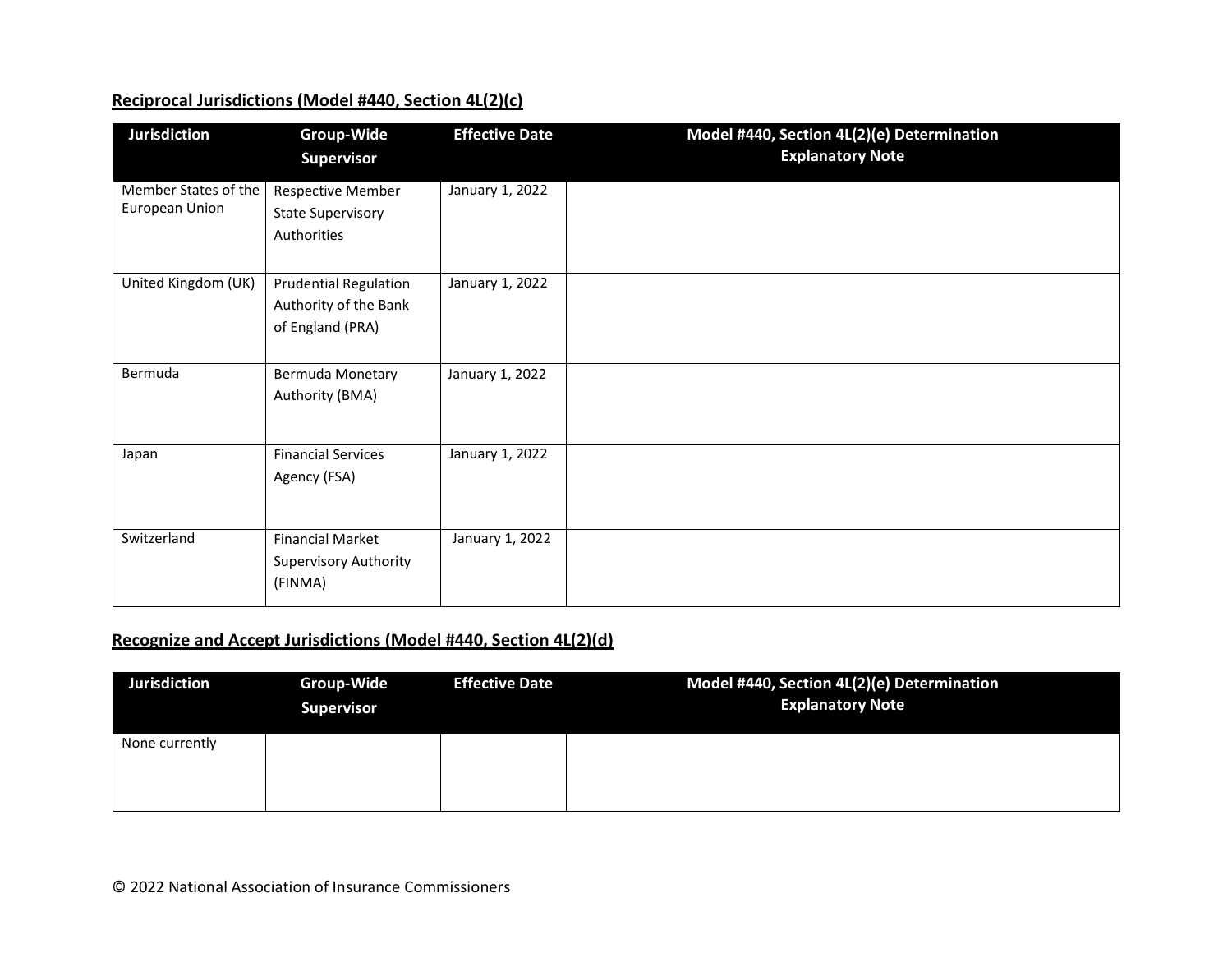**Group Capital Calculation.** On December 9, 2020, the NAIC adopted revisions to the *Insurance Holding Company System Regulatory Act* (#440) and *Insurance Holding Company System Model Regulation with Reporting Forms and Instructions* (#450). These revisions implement the Group Capital Calculation (GCC) filing requirements for insurance groups at the level of the ultimate controlling person for the purposes of evaluating solvency at the group level. The revisions specifically provide that the requirement to file the NAIC's GCC applies to U.S.-based groups, while a group headquartered outside the U.S. is exempt from the GCC (subject to limited exceptions detailed in the *[Process for Evaluating Jurisdictions that Recognize and Accept the Group Capital Calculation](https://content.naic.org/sites/default/files/inline-files/GCC%20Recognize%20and%20Accepts%20Process%20Final_0.pdf)*) if its groupwide supervisor "recognizes and accepts" the GCC for U.S. groups doing business in that jurisdiction.

**List of Jurisdictions that Recognize and Accept the GCC.** The Mutual Recognition of Jurisdictions (E) Working Group will evaluate non-U.S. jurisdictions in accordance with the "Recognize and Accept" Process. A list of "Recognize and Accept" Jurisdictions is published through the NAIC committee process. Sections 21D and 21E of Model #450 provide a general framework for how the process to identify "Recognize and Accept" Jurisdictions will work and specifically contemplates the development of a list of such jurisdictions through the NAIC Committee Process.

**NAIC Listing Process.** Section 4L(2) of Model #440 provides two ways a non-U.S. jurisdiction may meet the standards for its insurance groups to be exempt from the GCC:

(a) If the jurisdiction has been determined to be a Reciprocal Jurisdiction for purposes of credit for reinsurance, which includes a requirement that the jurisdiction "recognizes the U.S. state regulatory approach to group supervision and group capital" (Model #440, Section 4L(2)(c)); or

(b) If the jurisdiction has otherwise been determined to recognize and accept the GCC by procedures specified in regulation.

**Evaluation of Reciprocal Jurisdictions.** Under Section 4L(2)(c) of Model #440, Reciprocal Jurisdictions that recognize the U.S. state regulatory approach to group supervision and group capital are exempt from the GCC. Because a "recognize and accept" evaluation by the Mutual Recognition of Jurisdictions (E) Working Group is already part of the Reciprocal Jurisdiction review process, all Reciprocal Jurisdictions designated by the NAIC through that review process are also automatically designated as "Recognize and Accept" Jurisdictions. Likewise, in view of the terms of the EU and UK Covered Agreements, all EU Member States and the UK are automatically designated "Recognize and Accept" Jurisdictions. If there is a material change to the terms of the U.S.-EU or U.S.-UK Covered Agreement, or if the United States enters into a new covered agreement with one or more non-U.S. jurisdictions, the Mutual Recognition of Jurisdictions (E) Working Group will consider, and will consult with FIO and USTR regarding, whether and how the applicability of the procedures in this document may apply.

© 2022 National Association of Insurance Commissioners